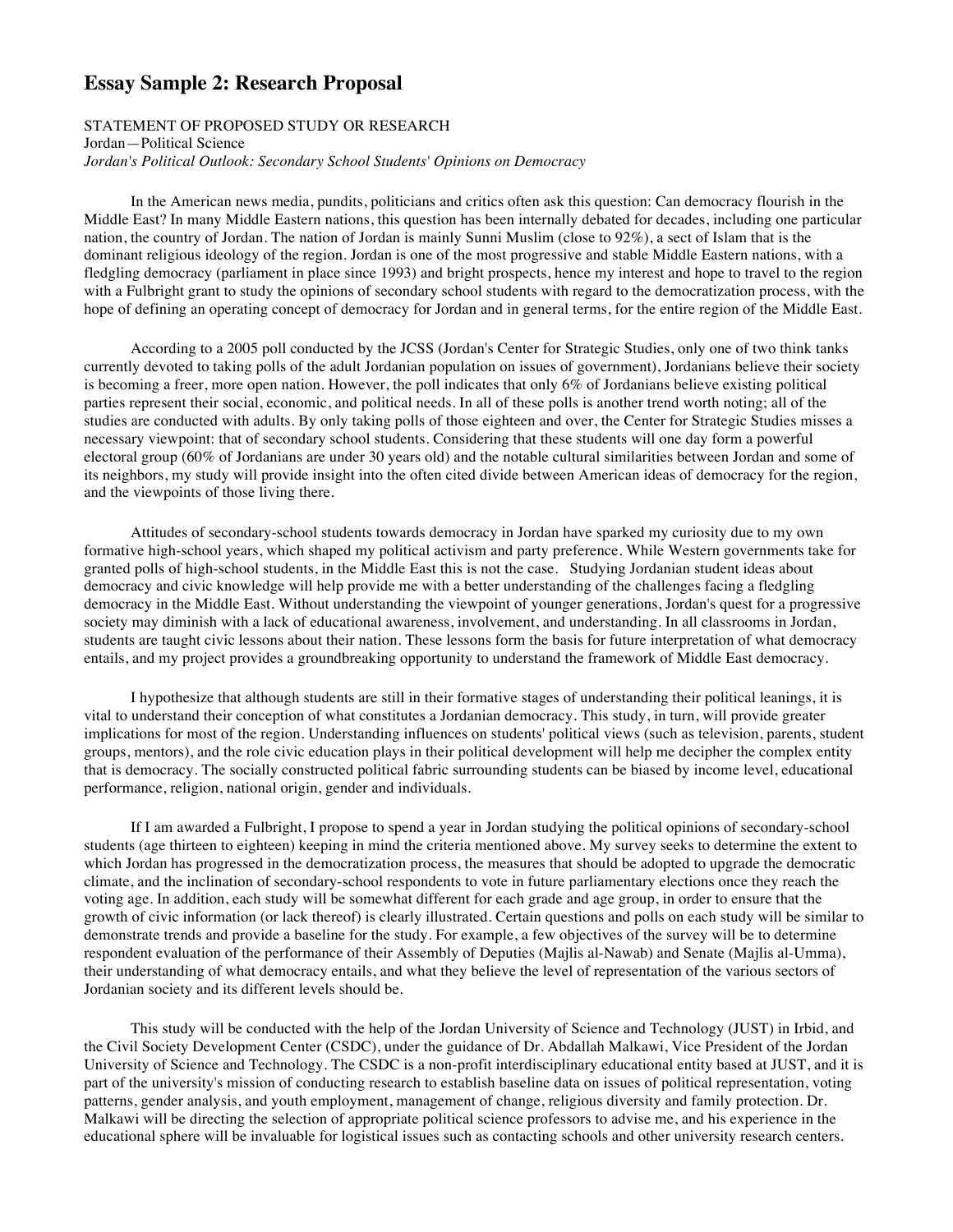Dr. Malkawi will help me identify various school districts to help diversify the polling. Specifically, JUST will support my research by providing the necessary academic support such as the design of the study, and with contacts with local authorities, high schools and if warranted other research centers such as the Center for Strategic Studies at the Jordan University (JCSS). Mr. Saleem Haddad, a research assistant of the Jordan Center for Strategic Studies, will also be working in coordination with me to provide the statistical analysis support needed for this study. However, most of the necessary support will come from the CSDC. I will also be partaking in a few political science courses at JUST during my year abroad, such as Theories of International Relations or the Politicization of the Islamic Religion, as a complement to my research and to further my understanding of the political situation in the region.

My studies in history and political science at Rochester provide a good foundation for my project. Courses such as International Relations, Public Opinion Voting and Political Inquiry (political statistics) provide a good background of knowledge on the subject of polling. As a fluent Arabic speaker, I will be able to communicate both in and out of the classroom, and provide the Fulbright program with an articulate ambassador. In addition, my experiences in Model UN serve as a reminder of the joy of both understanding and contributing to political systems. As a debater and current President of Model UN, I often choose committees that reflect my growing interest in Middle East politics, such as the special committee of the Arab League. My ability to work well with peers, both as an individual and in groups, will also be invaluable since I will be working mainly with teenagers.

Although this type of study may seem too expansive in scope for the tenure of the Fulbright, I will be hitting the ground running since I will have designed the survey and discussed it with Dr. Malkawi and the CDSC before my grant period begins. In order to ensure the integrity and validity of my study, I will be soliciting advice from Dr. Richard Niemi throughout the spring and summer of 2007 before I travel to Jordan. I plan on traveling to Jordan in September 2007 and returning in May 2008. I will spend approximately one month for every student grade/age group interviewing and polling secondary school students, beginning with senior students and ending with freshmen (to allow for any civic education courses to remain fresh). After four to five months of interviews and polling at various schools (with a statistically significant number of responses estimated at this point at about 1500 students corresponding to a breakdown of about 100 students per school in about 15 high schools in diverse geographic regions) I will compile the data and publish an analysis of the results, hopefully in a political science journal.

This research will provide a stepping stone from which I can continue my political science studies in graduate school, culminating with a doctoral degree in Middle East policy. Through this project, I aim to gain greater insight into the belief systems of the younger set that will one day steer and govern Jordan. Secondary students are at a crossroads: this is the time when they learn about their nation, from not only their school, but from government sponsored national days, their parents and friends. By understanding how they view democracy at such a vital time, future opinions and polls will have far more weight theoretically and empirically. My hope is for the future, and understanding the political preferences of young Jordanians is necessary for understanding how to spread democratic values in the Middle East, since many nations of this region share a similar set of values as Jordan.

## **FULBRIGHT CURRICULUM VITAE Jordan—Political Science**

At the age of twelve, I visited my parents' home country of Lebanon. Confined to my grandfather's apartment due to a heavy Syrian military presence outside (and the drivers are particularly wild), I decided to use the elevator and get a view of the world outside. As the slow Otis elevator ground to a halt, the elevator door opened to reveal an entire story that was no longer in existence. Rubble was everywhere, and my mind, already processing the bullet holes that marked almost every building that did not get the fashionable facelift of downtown, was reeling as I stared from the edge of the 9th floor to the ground below. The devastation and destruction wrought by years of ethnic and religious conflict had a deep impression on my psyche. I could not imagine how such appalling acts could occur or how people could live in such an atmosphere of apprehension. Returning to her old mountain home overlooking Beirut a few days later, my mother could only cry as she saw old rusted bullets in her bedroom, and she could only scream at us in Arabic to stay away from the rockets in the bathroom. To help ease my apparent distress, my father gave me a hug, telling me, "You are safe in America. It is our new home. Just remember this: Anger does not solve anything, an eye for an eye and the world goes blind."

As I grew older in America I recognized that the lines of communication and understanding in Lebanon had been undermined and replaced by bigotry, religious intolerance, and hatred. During my high-school years, I was a bilingual speaker of English and Arabic, with a cadre of friends who spoke French, Spanish, Russian, Hebrew, Hindi and Swahili. My world broadened with the many heated talks on international politics, and growing up near Washington, DC, I was drawn to the history and politics of the region, visiting the various museums and the Kennedy Center, and keeping abreast of political